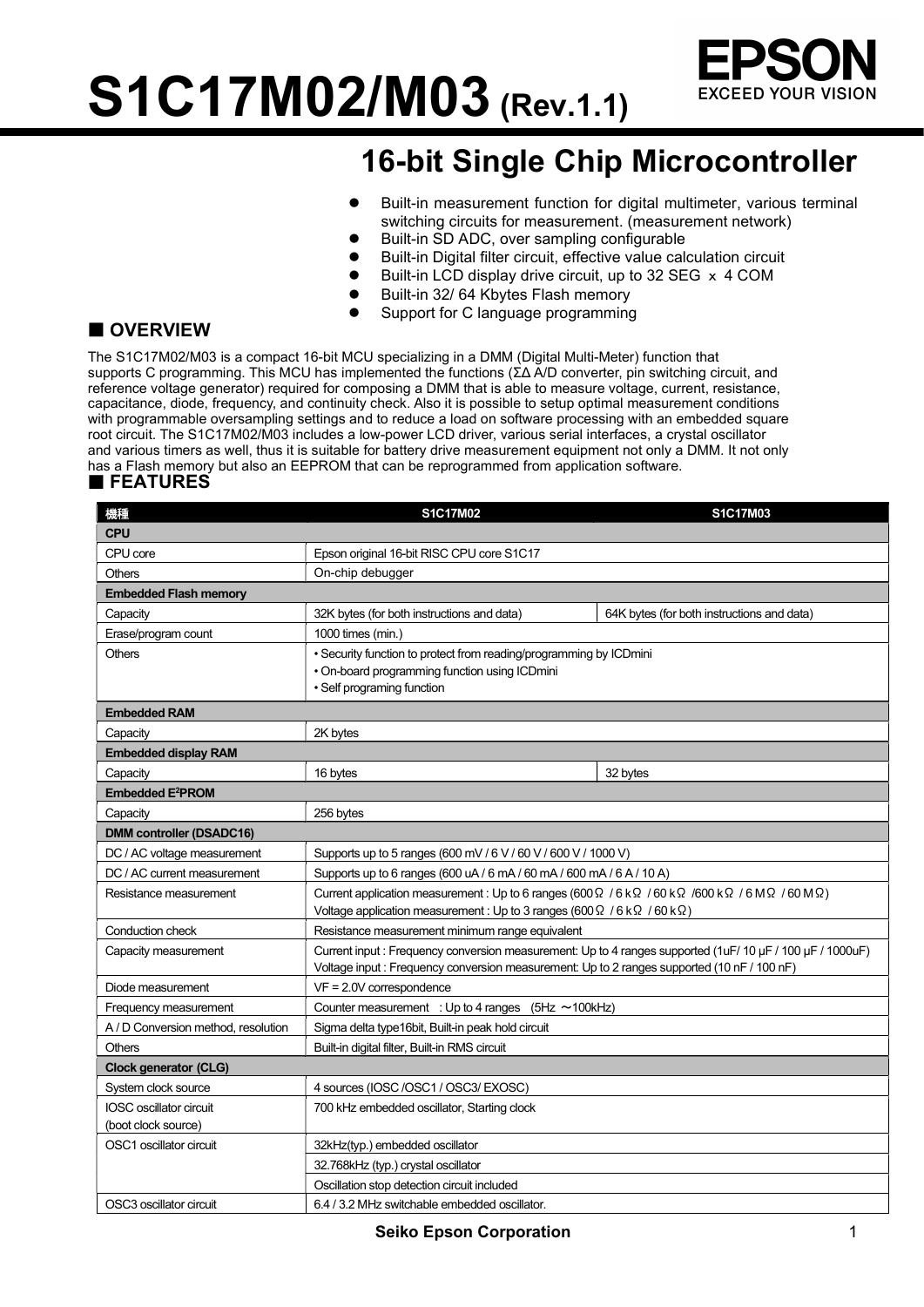| EXOSC clock input                                                                                                                                                           | 6.72 MHz (max.)                                                                       |                                    |         |  |
|-----------------------------------------------------------------------------------------------------------------------------------------------------------------------------|---------------------------------------------------------------------------------------|------------------------------------|---------|--|
| <b>Others</b>                                                                                                                                                               | Configurable system clock division ratio                                              |                                    |         |  |
|                                                                                                                                                                             | Configurable system clock used at wake up from SLEEP state                            |                                    |         |  |
|                                                                                                                                                                             | Operating clock frequency for the CPU and all peripheral circuits is selectable.      |                                    |         |  |
| I/O port (PPORT)                                                                                                                                                            |                                                                                       |                                    |         |  |
| Number of ports that support                                                                                                                                                | 16 bits (max.)                                                                        | 40 bits (max.)                     |         |  |
| universal port multiplexer (UPMUX)                                                                                                                                          | A peripheral circuit I/O function selected via software can be assigned to each port. |                                    |         |  |
| Debugger I/F poart                                                                                                                                                          | 3 bits                                                                                |                                    |         |  |
| <b>Timers</b>                                                                                                                                                               |                                                                                       |                                    |         |  |
| Watchdog timer (WDT)                                                                                                                                                        | Generates NMI or watchdog timer reset.                                                |                                    |         |  |
|                                                                                                                                                                             | NMI / reset generation cycle can be set                                               |                                    |         |  |
| 16-bit timer (T16)                                                                                                                                                          | 4 channels                                                                            |                                    |         |  |
| <b>Serial interfaces</b>                                                                                                                                                    |                                                                                       |                                    |         |  |
| <b>UART (UART3)</b>                                                                                                                                                         | 1 channel                                                                             |                                    |         |  |
| <b>SPIA</b>                                                                                                                                                                 | 1 channel                                                                             |                                    |         |  |
|                                                                                                                                                                             |                                                                                       |                                    |         |  |
| $l^2C(12C)$                                                                                                                                                                 | 1 channel                                                                             |                                    |         |  |
| Supply voltage detector (SVD4)                                                                                                                                              |                                                                                       |                                    |         |  |
| Detection level                                                                                                                                                             | 19 levels (1.7 to 3.6 V)                                                              |                                    |         |  |
| Other                                                                                                                                                                       | Intermittent operation mode                                                           |                                    |         |  |
|                                                                                                                                                                             | Generates an interrupt or reset according to the detection level evaluation.          |                                    |         |  |
| <b>LCD driver (LCD4B)</b>                                                                                                                                                   |                                                                                       |                                    |         |  |
| <b>LCD</b> output                                                                                                                                                           | 16 SEG × 1-4 COM (max.)                                                               | 32 SEG × 1-4 COM (max.)            |         |  |
| <b>LCD</b> contrast                                                                                                                                                         | 29 levels                                                                             |                                    |         |  |
| Other                                                                                                                                                                       | 1/3 bias power supply included                                                        |                                    |         |  |
| Multplier/divider(COPRO2)                                                                                                                                                   |                                                                                       |                                    |         |  |
| Arithmetic functions                                                                                                                                                        | 16-bit $\times$ 16-bit multiplier                                                     |                                    |         |  |
|                                                                                                                                                                             | 16-bit × 16-bit + 32-bit multiply and accuulation unit                                |                                    |         |  |
|                                                                                                                                                                             | 32-bit $\div$ 32-bit divider                                                          |                                    |         |  |
| <b>Reset</b>                                                                                                                                                                |                                                                                       |                                    |         |  |
| #RESET pin                                                                                                                                                                  | Reset when the reset pin is set to low.                                               |                                    |         |  |
| Power-on reset                                                                                                                                                              | Reset at power on.                                                                    |                                    |         |  |
| Brown-out reset                                                                                                                                                             | When voltage drops                                                                    |                                    |         |  |
| Watchdog timer reset                                                                                                                                                        | Reset when the watchdog timer overflows (can be enabled/disabled using a register).   |                                    |         |  |
| Supply voltage detector reset                                                                                                                                               | Reset when the supply voltage detector detects the set voltage level                  |                                    |         |  |
|                                                                                                                                                                             | (can be enabled/disabled using a register).                                           |                                    |         |  |
| Interrupt                                                                                                                                                                   | 4 systems (Reset, address misaligned interrupt, debug, NMI)                           |                                    |         |  |
| Non-maskable interrupt                                                                                                                                                      | External interrupt: 1 systems                                                         |                                    |         |  |
| Programmable interrupt                                                                                                                                                      |                                                                                       |                                    |         |  |
|                                                                                                                                                                             | Internal interrupt: 17 systems                                                        |                                    |         |  |
| Power supply voltage                                                                                                                                                        |                                                                                       |                                    |         |  |
| VDD operating voltage                                                                                                                                                       | 2.1V to 3.6V                                                                          |                                    |         |  |
| Analog circuit operating voltage                                                                                                                                            | 2.2V to 3.6V                                                                          |                                    |         |  |
| <b>Operating temperature</b>                                                                                                                                                |                                                                                       |                                    |         |  |
| Operating temperature range                                                                                                                                                 | -40 $^{\circ}$ C to 85 $^{\circ}$ C                                                   |                                    |         |  |
| <b>Current consumption (Typ.)</b>                                                                                                                                           | 0.24 uA                                                                               |                                    |         |  |
| SLEEP mode                                                                                                                                                                  | $IOSC = OFF$ , $OSC1 = OFF$ , $OSC3 = OFF$                                            |                                    |         |  |
| <b>HALT</b> mode                                                                                                                                                            | 1.8 <sub>u</sub> A                                                                    |                                    |         |  |
|                                                                                                                                                                             | IOSC = OFF, OSC1 = 32 kHz (internal oscillator), OSC3 = OFF                           |                                    |         |  |
| RUN mode                                                                                                                                                                    | 6.0uA                                                                                 |                                    |         |  |
| IOSC = OFF, OSC1 = 32 kHz (internal oscillator), OSC3 = OFF, CPU = OSC1<br>825uA<br>$IOSC = OFF$ , $OSC1 = 32.768$ kHz (crystal oscillator), $OSC3 = 6.4$ MHz, CPU = $OSC3$ |                                                                                       |                                    |         |  |
|                                                                                                                                                                             |                                                                                       |                                    | Package |  |
|                                                                                                                                                                             | QFP13-64PIN (P-LQFP064-1010-0.50)                                                     | QFP15-100PIN (P-LQFP100-1414-0.50) |         |  |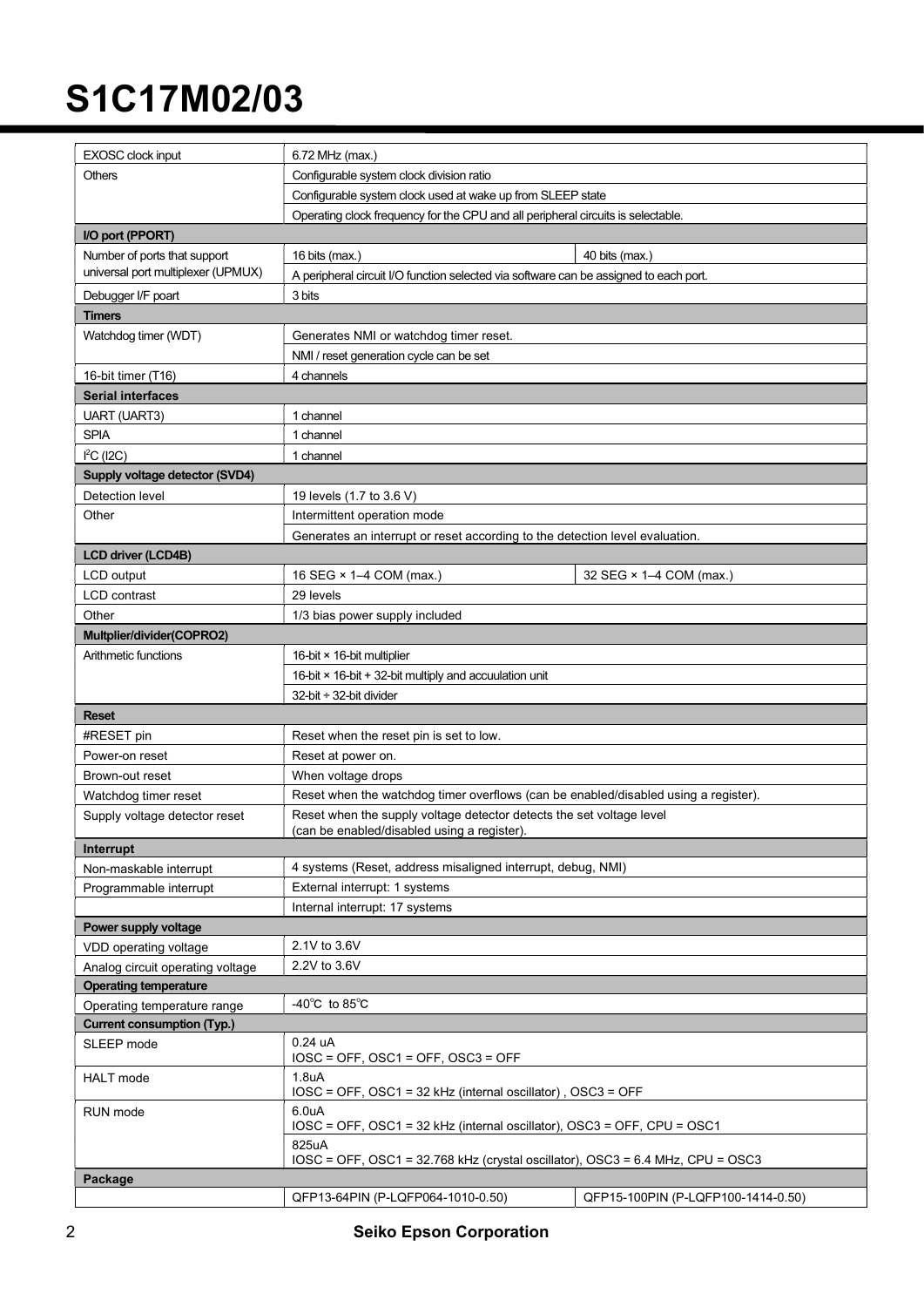#### **PIN ASSIGNMENT**

Explanation of terminals on S1C17M03. The terminal with the same name as S1C17M02 has the same function.

| Name             | allocation       | I/O              | Default                      | Tolerant fail-safe | function                                                                      |  |
|------------------|------------------|------------------|------------------------------|--------------------|-------------------------------------------------------------------------------|--|
| <b>VDD</b>       | signal<br>VDD    | P                | status                       | structure          | Power supply(+)                                                               |  |
| <b>VSS</b>       | <b>VSS</b>       | P                | $\blacksquare$               |                    | <b>GND</b>                                                                    |  |
| VD1              | VD <sub>1</sub>  | P                | $\overline{a}$               |                    | Internal logic system voltage regulator output                                |  |
| <b>VPP</b>       | <b>VPP</b>       | P                | L,                           |                    | Flash programming/erasing power supply                                        |  |
| <b>AVDDH</b>     | <b>AVDDH</b>     | P                | $\qquad \qquad \blacksquare$ |                    | Analog power supply                                                           |  |
| <b>VCP</b>       | <b>VCP</b>       | P                | ÷                            |                    | Regulator output (2.1V output, power supply for charge pump)                  |  |
| <b>AGND</b>      | <b>AGND</b>      | P                | $\overline{a}$               |                    | Analog GND                                                                    |  |
| VDD <sub>2</sub> | VDD <sub>2</sub> | P                | $\overline{a}$               |                    | Power boost output                                                            |  |
| CA               | CA               | A                | L,                           |                    | Capacitive connection terminal for boosting                                   |  |
| CB               | CВ               | Α                | $\qquad \qquad \blacksquare$ |                    | Capacitive connection terminal for boosting                                   |  |
| <b>VMIN</b>      | <b>VMIN</b>      | Α                | $\qquad \qquad \blacksquare$ |                    | Input terminal for measurement                                                |  |
| A00              | A00              | Α                | $\overline{a}$               |                    | Measurement terminal                                                          |  |
| A01              | A01              | $\overline{A}$   | ٠                            |                    | Measurement terminal                                                          |  |
| A02              | A02              | A                | $\overline{a}$               |                    | Measurement terminal                                                          |  |
| A03              | A03              | Α                | ٠                            |                    | Measurement terminal                                                          |  |
| A04              | A04              | A                | $\frac{1}{2}$                |                    | Measurement terminal                                                          |  |
| A05              | A05              | Α                | $\overline{a}$               |                    | Measurement terminal                                                          |  |
| A10              | A10              | A                | $\qquad \qquad \blacksquare$ |                    | Measurement terminal                                                          |  |
| A11              | A11              | A                | ٠                            |                    | Measurement terminal                                                          |  |
| A20              | A20              | Α                | ٠                            |                    | Measurement terminal                                                          |  |
| A21              | A21              | Α                | $\frac{1}{2}$                |                    | Measurement terminal                                                          |  |
| A22              | A22              | Α                | ٠                            |                    | Measurement terminal                                                          |  |
| A23              | A23              | A                | $\frac{1}{2}$                |                    | Measurement terminal                                                          |  |
| FCP              | FCP              | $\overline{A}$   | $\overline{\phantom{0}}$     |                    | Filter capacity connection terminal                                           |  |
| <b>FCN</b>       | <b>FCN</b>       | A                | L,                           |                    | Filter capacity connection terminal                                           |  |
| VC <sub>3</sub>  | VC <sub>3</sub>  | Α                | $\qquad \qquad \blacksquare$ |                    | LCD system power supply circuit output                                        |  |
| VC <sub>2</sub>  | VC <sub>2</sub>  | A                | ÷                            |                    | LCD system power supply circuit output                                        |  |
| VC1              | VC <sub>1</sub>  | Α                | $\frac{1}{2}$                |                    | LCD system power supply circuit output                                        |  |
| CP <sub>1</sub>  | CP <sub>1</sub>  | A                | $\overline{a}$               |                    | Voltage boost capacitor connecting pin for LCD system power                   |  |
|                  |                  |                  |                              |                    | supply circuit                                                                |  |
| CP <sub>2</sub>  | CP <sub>2</sub>  | A                | $\qquad \qquad \blacksquare$ |                    | Voltage boost capacitor connecting pin for LCD system power<br>supply circuit |  |
| PD <sub>0</sub>  | DST <sub>2</sub> | O                | O(L)                         |                    | On-chip debugger status output                                                |  |
|                  | PD <sub>0</sub>  | $\overline{1/O}$ |                              |                    | $\overline{I/O}$ port                                                         |  |
| PD <sub>1</sub>  | <b>DSIO</b>      | I/O              | I(Pull-up)                   |                    | On-chip debugger data input/output                                            |  |
|                  | PD <sub>1</sub>  | I/O              |                              |                    | I/O port                                                                      |  |
| PD <sub>2</sub>  | <b>DCLK</b>      | O                | O(H)                         |                    | On-chip debugger clock output                                                 |  |
|                  | PD <sub>2</sub>  | O                |                              |                    | Output port                                                                   |  |
| <b>P00</b>       | P00              | I/O              | Hi-Z                         | $\checkmark$       | I/O port                                                                      |  |
|                  | <b>EXOSC</b>     | $\mathbf{I}$     |                              |                    | Clock generator external clock input                                          |  |
|                  | <b>UPMUX</b>     | I/O              |                              |                    | Number of ports that support universal port multiplexer                       |  |
| P01              | P01              | I/O              | Hi-Z                         | ✓                  | I/O port                                                                      |  |
|                  | <b>LFRO</b>      | O                |                              |                    | LCD frame signal monitor output                                               |  |
|                  | <b>UPMUX</b>     | I/O              |                              |                    | Number of ports that support universal port multiplexer                       |  |
| P02              | P02              | I/O              | Hi-Z                         | $\checkmark$       | I/O port                                                                      |  |
|                  | <b>UPMUX</b>     | I/O              |                              |                    | Number of ports that support universal port multiplexer                       |  |
|                  | <b>EXSVD</b>     | A                |                              |                    | External power supply voltage detection input                                 |  |
| P03              | P03              | I/O              | Hi-Z                         |                    | I/O port                                                                      |  |
|                  | <b>UPMUX</b>     | I/O              |                              |                    | Number of ports that support universal port multiplexer                       |  |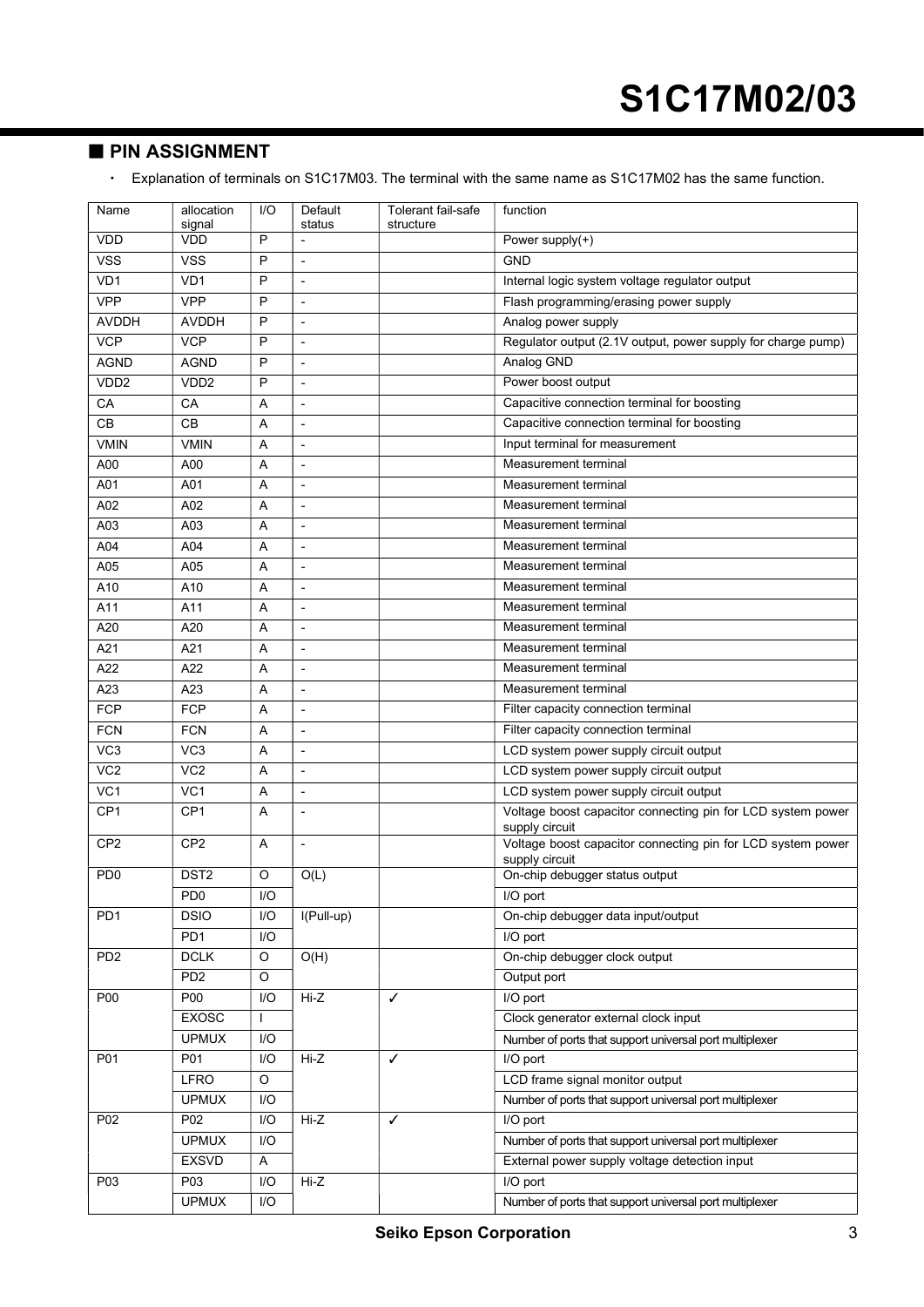| P04             | P04               | I/O | Hi-Z   |              | I/O port                                                |
|-----------------|-------------------|-----|--------|--------------|---------------------------------------------------------|
|                 | <b>UPMUX</b>      | 1/O |        |              | Number of ports that support universal port multiplexer |
| P05             | P05               | I/O | Hi-Z   |              | I/O port                                                |
|                 | <b>UPMUX</b>      | I/O |        |              | Number of ports that support universal port multiplexer |
| P06             | P06               | I/O | Hi-Z   |              | I/O port                                                |
|                 | <b>UPMUX</b>      | I/O |        |              | Number of ports that support universal port multiplexer |
| P07             | P07               | I/O | Hi-Z   |              | I/O port                                                |
|                 | <b>UPMUX</b>      | I/O |        |              | Number of ports that support universal port multiplexer |
| P10             | P <sub>10</sub>   | I/O | Hi-Z   | ✓            | I/O port                                                |
|                 | <b>UPMUX</b>      | I/O |        |              | Number of ports that support universal port multiplexer |
|                 | SEG15             | Α   |        |              | LCD segment output                                      |
| P11             | P11               | I/O | Hi-Z   | $\checkmark$ | I/O port                                                |
|                 | <b>UPMUX</b>      | I/O |        |              | Number of ports that support universal port multiplexer |
|                 | SEG14             | A   |        |              | LCD segment output                                      |
| P <sub>12</sub> | P <sub>12</sub>   | I/O | Hi-Z   | $\checkmark$ | I/O port                                                |
|                 | <b>UPMUX</b>      | 1/O |        |              | Number of ports that support universal port multiplexer |
|                 | SEG <sub>13</sub> | Α   |        |              | LCD segment output                                      |
| P13             | P <sub>13</sub>   | I/O | Hi-Z   | $\checkmark$ | I/O port                                                |
|                 | <b>UPMUX</b>      | I/O |        |              | Number of ports that support universal port multiplexer |
|                 | SEG12             | Α   |        |              | LCD segment output                                      |
| P <sub>14</sub> | P14               | I/O | Hi-Z   | $\checkmark$ | I/O port                                                |
|                 | <b>UPMUX</b>      | I/O |        |              | Number of ports that support universal port multiplexer |
|                 | SEG11             | Α   |        |              | LCD segment output                                      |
| P <sub>15</sub> | P <sub>15</sub>   | 1/O | Hi-Z   | ✓            | I/O port                                                |
|                 | <b>UPMUX</b>      | I/O |        |              | Number of ports that support universal port multiplexer |
|                 | SEG10             | Α   |        |              | LCD segment output                                      |
| P16             | P <sub>16</sub>   | I/O | Hi-Z   | ✓            | I/O port                                                |
|                 | <b>UPMUX</b>      | I/O |        |              | Number of ports that support universal port multiplexer |
|                 | SEG9              | A   |        |              | LCD segment output                                      |
| P <sub>17</sub> | P17               | I/O | Hi-Z   | ✓            | I/O port                                                |
|                 | <b>UPMUX</b>      | I/O |        |              | Number of ports that support universal port multiplexer |
|                 | SEG8              | Α   |        |              | LCD segment output                                      |
| P20             | P20               | I/O | Hi-Z   | ✓            | I/O port                                                |
| (M03)           | <b>UPMUX</b>      | I/O |        |              | Number of ports that support universal port multiplexer |
|                 | SEG31             | A   |        |              | LCD segment output                                      |
| P <sub>21</sub> | P21               | I/O | Hi-Z   | $\checkmark$ | I/O port                                                |
| (M03)           | <b>UPMUX</b>      | I/O |        |              | Number of ports that support universal port multiplexer |
|                 | SEG30             | A   |        |              | LCD segment output                                      |
| P22             | P22               | I/O | Hi-Z   | ✓            | I/O port                                                |
| (M03)           | <b>UPMUX</b>      | I/O |        |              | Number of ports that support universal port multiplexer |
|                 | SEG29             | A   |        |              | LCD segment output                                      |
| P <sub>23</sub> | P <sub>23</sub>   | I/O | Hi-Z   | $\checkmark$ | I/O port                                                |
| (M03)           | <b>UPMUX</b>      | I/O |        |              | Number of ports that support universal port multiplexer |
|                 | SEG28             | A   |        |              | LCD segment output                                      |
| P24             | P24               | I/O | Hi-Z   | ✓            | I/O port                                                |
| (M03)           | <b>UPMUX</b>      | I/O |        |              | Number of ports that support universal port multiplexer |
|                 | SEG27             | A   |        |              | LCD segment output                                      |
| P <sub>25</sub> | P <sub>25</sub>   | I/O | $Hi-Z$ | ✓            | I/O port                                                |
| (M03)           | <b>UPMUX</b>      | I/O |        |              | Number of ports that support universal port multiplexer |
|                 | SEG26             | A   |        |              | LCD segment output                                      |
| P26             | P26               | I/O | Hi-Z   | $\checkmark$ | I/O port                                                |
| (M03)           | <b>UPMUX</b>      | I/O |        |              | Number of ports that support universal port multiplexer |
|                 | SEG25             | A   |        |              | LCD segment output                                      |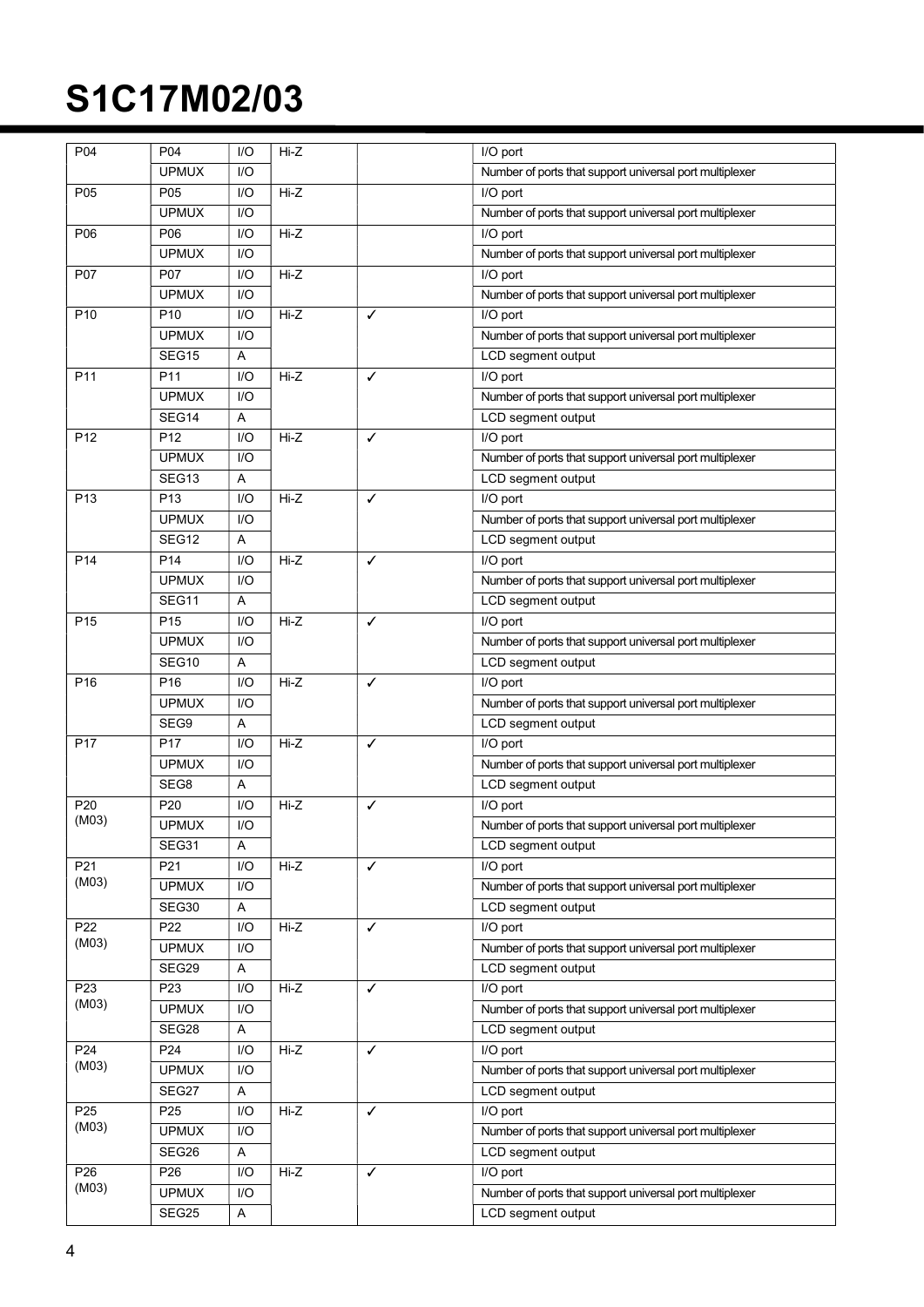| P27                 | P27              | I/O | Hi-Z                     | ✓            | I/O port                                                |
|---------------------|------------------|-----|--------------------------|--------------|---------------------------------------------------------|
| (M03)               | <b>UPMUX</b>     | I/O |                          |              | Number of ports that support universal port multiplexer |
|                     | SEG24            | Α   |                          |              | LCD segment output                                      |
| P30                 | P30              | I/O | Hi-Z                     | $\checkmark$ | I/O port                                                |
| (M03)               | <b>UPMUX</b>     | I/O |                          |              | Number of ports that support universal port multiplexer |
|                     | SEG23            | Α   |                          |              | LCD segment output                                      |
| P31                 | P31              | I/O | Hi-Z<br>✓                |              | I/O port                                                |
| (M03)               | <b>UPMUX</b>     | I/O |                          |              | Number of ports that support universal port multiplexer |
|                     | SEG22            | Α   |                          |              | LCD segment output                                      |
| P32                 | P32              | I/O | Hi-Z                     | $\checkmark$ | I/O port                                                |
| (M03)               | <b>UPMUX</b>     | I/O |                          |              | Number of ports that support universal port multiplexer |
|                     | SEG21            | A   |                          |              | LCD segment output                                      |
| P33                 | P33              | I/O | Hi-Z                     | $\checkmark$ | I/O port                                                |
| (M03)               | <b>UPMUX</b>     | I/O |                          |              | Number of ports that support universal port multiplexer |
|                     | SEG20            | A   |                          |              | LCD segment output                                      |
| P34                 | P34              | I/O | Hi-Z                     | ✓            | I/O port                                                |
| (M03)               | <b>UPMUX</b>     | I/O |                          |              |                                                         |
|                     |                  |     |                          |              | Number of ports that support universal port multiplexer |
|                     | SEG19            | Α   |                          |              | LCD segment output                                      |
| P35<br>(M03)        | P35              | I/O | Hi-Z                     | $\checkmark$ | I/O port                                                |
|                     | <b>UPMUX</b>     | I/O |                          |              | Number of ports that support universal port multiplexer |
|                     | SEG18            | Α   |                          |              | LCD segment output                                      |
| P36                 | P36              | I/O | Hi-Z                     | $\checkmark$ | I/O port                                                |
| (M03)               | <b>UPMUX</b>     | I/O |                          |              | Number of ports that support universal port multiplexer |
|                     | SEG17            | Α   |                          |              | LCD segment output                                      |
| P37                 | P37              | I/O | Hi-Z                     | $\checkmark$ | I/O port                                                |
| (M03)               | <b>UPMUX</b>     | I/O |                          |              | Number of ports that support universal port multiplexer |
|                     | SEG16            | A   |                          |              | LCD segment output                                      |
| P40<br>(M03)        | P40              | I/O | Hi-Z                     | $\checkmark$ | I/O port                                                |
| P41<br>(M03)        | P41              | I/O | Hi-Z                     | $\checkmark$ | I/O port                                                |
| P42<br>(M03)        | P42              | I/O | Hi-Z                     | ✓            | I/O port                                                |
| P43<br>(M03)        | P43              | I/O | Hi-Z                     | ✓            | I/O port                                                |
| P44<br>(M03)        | P44              | I/O | Hi-Z                     | ✓            | I/O port                                                |
| P45<br>(M03)        | P45              | I/O | Hi-Z                     | ✓            | I/O port                                                |
| P46<br>(M03)        | P46              | I/O | Hi-Z                     | $\checkmark$ | I/O port                                                |
| <b>P47</b><br>(M03) | P47              | I/O | Hi-Z                     | $\checkmark$ | I/O port                                                |
| SEG07               | SEG7             | Α   | Hi-Z                     |              | LCD segment output                                      |
| SEG06               | SEG6             | Α   | Hi-Z                     |              | LCD segment output                                      |
| SEG05               | SEG5             | Α   | Hi-Z                     |              | LCD segment output                                      |
| SEG04               | SEG4             | Α   | Hi-Z                     |              | LCD segment output                                      |
| SEG03               | SEG3             | Α   | Hi-Z                     |              | LCD segment output                                      |
| SEG02               | SEG2             | Α   | Hi-Z                     |              | LCD segment output                                      |
| SEG01               | SEG1             | A   | Hi-Z                     |              | LCD segment output                                      |
| SEG00               | SEG0             | A   | Hi-Z                     |              | LCD segment output                                      |
| COM <sub>0</sub>    | COM <sub>0</sub> | Α   | Hi-Z                     |              | LCD common output                                       |
| COM1                | COM1             | Α   | $Hi-Z$                   |              | LCD common output                                       |
| COM <sub>2</sub>    | COM <sub>2</sub> | Α   | Hi-Z                     |              | LCD common output                                       |
| COM <sub>3</sub>    | COM <sub>3</sub> | Α   | Hi-Z                     |              | LCD common output                                       |
| OSC1                | OSC1             | Α   | $\overline{\phantom{a}}$ |              | OSC1A oscillation input                                 |
|                     |                  |     |                          |              |                                                         |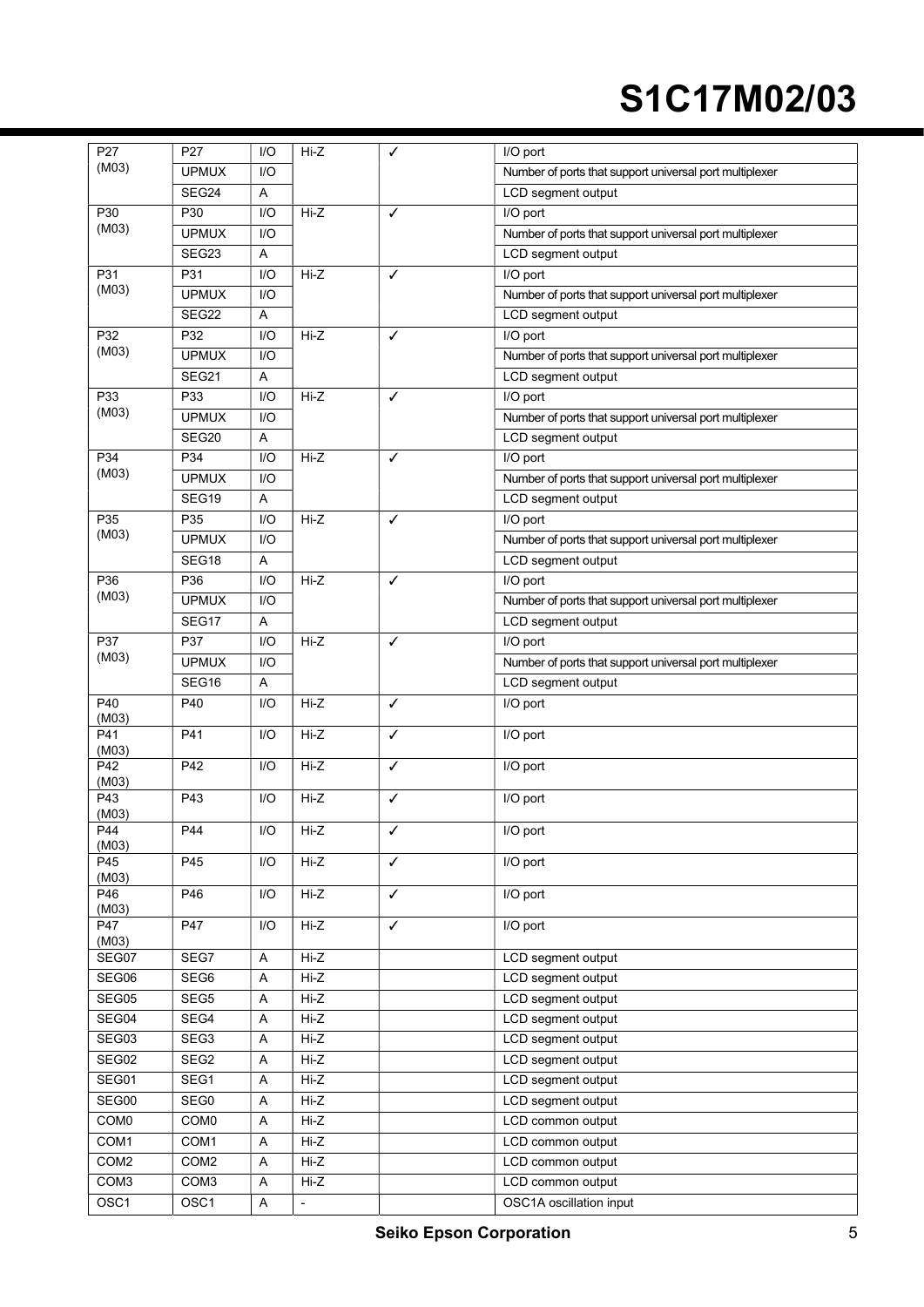| OSC <sub>2</sub> | OSC <sub>2</sub> |            | OSC <sub>1</sub> A<br>Moscillation output ، |
|------------------|------------------|------------|---------------------------------------------|
| $#$ RESET        | <b>#RESET</b>    | l(Pull-up) | $\cdots$<br>Initial reset input             |

Symbol meanings

Assigned signal: The signal listed at the top of each pin is assigned in the initial state. The pin function must be switched via software to assign another signal.

| I/O:                          | $l =$ Input                                                            |
|-------------------------------|------------------------------------------------------------------------|
|                               | $O =$ Output                                                           |
|                               | $I/O = Input/output$                                                   |
|                               | $P = Power$ supply                                                     |
|                               | $A =$ Analog signal                                                    |
|                               | $Hi-Z = High$ impedance state                                          |
| Initial state:                | $I$ (Pull-up) = Input with pulled up                                   |
|                               | $I$ (Pull-down) = Input with pulled down                               |
|                               | $Hi-Z = High$ impedance state                                          |
|                               | $O(H)$ = High level output                                             |
|                               | $O(L)$ = Low level output                                              |
| Tolerant fail-safe structure: |                                                                        |
|                               | $\checkmark$ = Over voltage tolerant fail-safe type I/O cell included. |
|                               |                                                                        |

The over voltage tolerant fail-safe type I/O cell allows interfacing without passing unnecessary current even if a voltage exceeding VDD is applied to the port. Also unnecessary current is not consumed when the port is externally biased without supplying VDD.

Universal port multiplexer (UPMUX)

The universal port multiplexer (UPMUX) allows software to select the peripheral circuit input/output function to be assigned to each pin from those listed below.

| Peripheral circuit  | Signal to be assigned | 1/O | Function                        |  |
|---------------------|-----------------------|-----|---------------------------------|--|
| Synchronous serial  | <b>SDI</b>            |     | SPIA data input                 |  |
| interface (SPIA)    | <b>SDO</b>            | Ω   | SPIA data output                |  |
|                     | <b>SPICLK</b>         | 1/O | SPIA clock input/output         |  |
|                     | #SPISS                |     | SPIA slave-select input         |  |
| I2C (I2C)           | SCL                   | 1/O | I2C clock input/output          |  |
|                     | <b>SDA</b>            | I/O | I2C data input/output           |  |
| <b>UART (UART3)</b> | <b>USIN</b>           |     | UART data input                 |  |
|                     | <b>USOUT</b>          | O   | UART data output                |  |
| <b>SNDA</b>         | <b>BZOUT</b>          | O   | Sound generator output          |  |
|                     | #BZOUT                | O   | Sound generator inverted output |  |
| <b>CLG</b>          | <b>FOUT</b>           | Ω   | Clock external output           |  |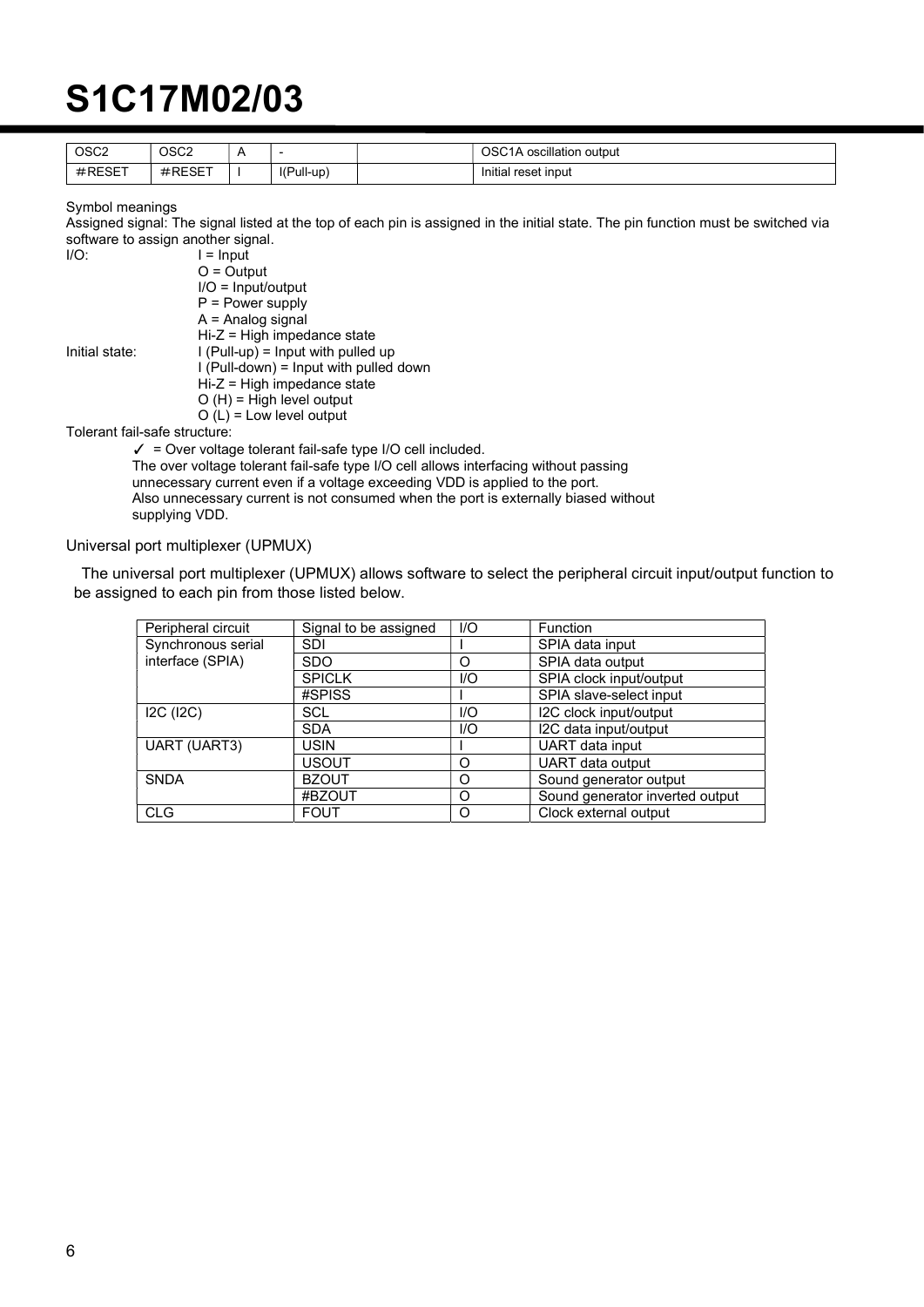#### **PIN CONFIGURATION DIAGRAM**

S1C17M02(QFP13-64)



| 49 | <b>AVDDH</b>          |
|----|-----------------------|
| 50 | CВ                    |
| 51 | CА                    |
| 52 | VDD2                  |
| 53 | VCP                   |
| 54 | <b>P05/UPMUX</b>      |
| 55 | <b>P06/UPMUX</b>      |
| 56 | P07/UPMUX             |
| 57 | P10/UPMUX/SEG15       |
| 58 | P11/UPMUX/SEG14       |
| 59 | P12/UPMUX/SEG13       |
| 60 | P13/UPMUX/SEG12       |
| 61 | P14/UPMUX/SEG11       |
| 62 | P15/UPMUX/SEG10       |
| 63 | <b>P16/UPMUX/SEG9</b> |
| 64 | VDD                   |

|          | SSV            |
|----------|----------------|
| ີ        | ğ              |
| ຶ        | #RESE          |
| ÷        | <b>OSCT</b>    |
| P        | <b>OSC2</b>    |
| œ        | P17/UPMUX/SEG8 |
| ∼        | ፪              |
| $\infty$ | SEG7           |
| ໑        | SEG6           |
| 0        | SEG5           |
|          | 3<br>₩         |
| ີ        | SEG3           |
| ო        | SEG2           |
| ٠        | <b>SEGY</b>    |
| ω        | έ              |
| ဇာ       | 62<br>CP2      |
|          |                |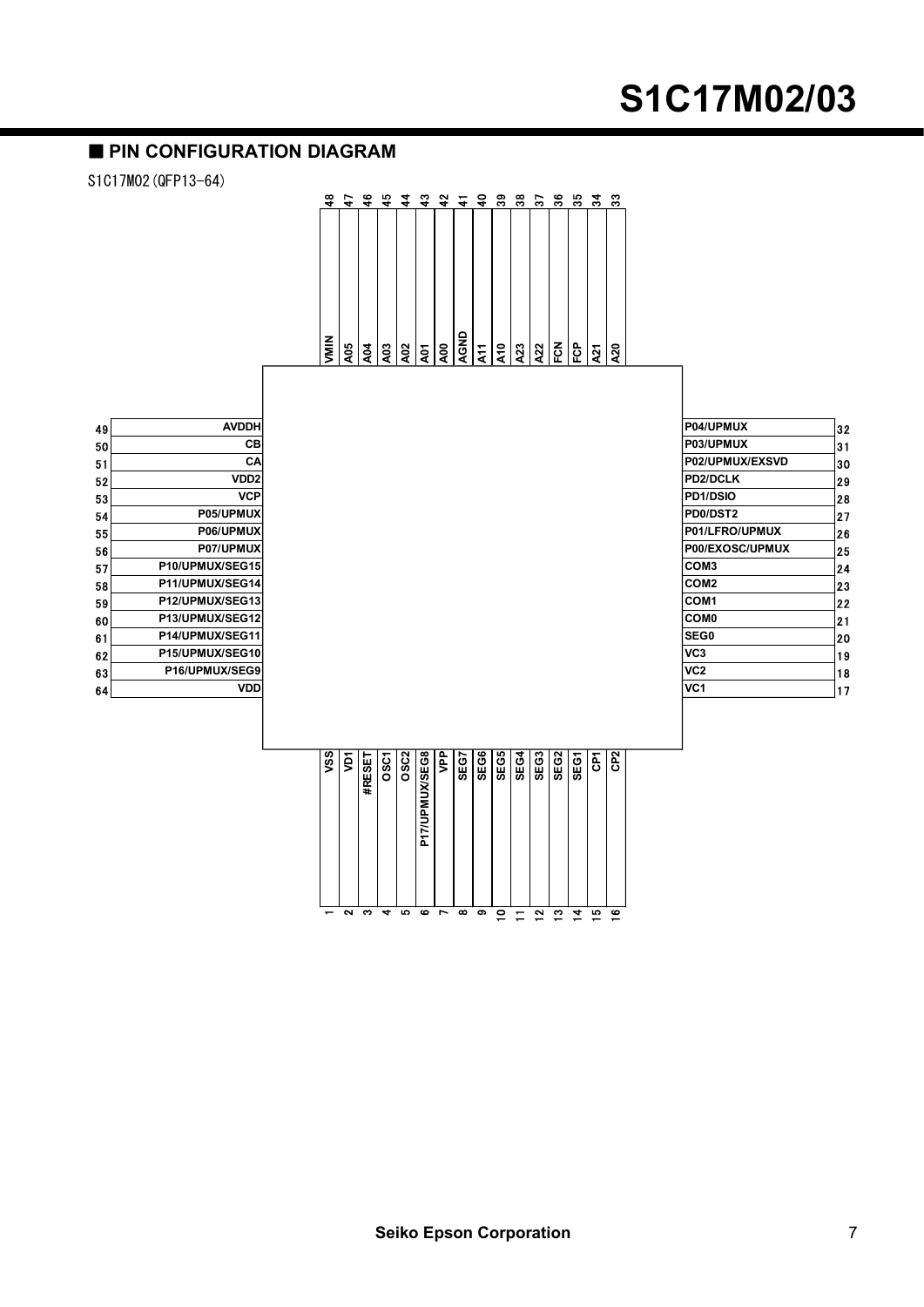S1C17M03(QFP15-100)

|                                                                                                                                              | S1C17M02/03                                                                                                                                                                                                                                                                                                                                                                                                |                                                                                                                    |                                                                                                                                                                                                                                                                                   |                                                                                                                                              |
|----------------------------------------------------------------------------------------------------------------------------------------------|------------------------------------------------------------------------------------------------------------------------------------------------------------------------------------------------------------------------------------------------------------------------------------------------------------------------------------------------------------------------------------------------------------|--------------------------------------------------------------------------------------------------------------------|-----------------------------------------------------------------------------------------------------------------------------------------------------------------------------------------------------------------------------------------------------------------------------------|----------------------------------------------------------------------------------------------------------------------------------------------|
|                                                                                                                                              | 1C17M03 (QFP15-100)                                                                                                                                                                                                                                                                                                                                                                                        | <b>P33/UPMUX/SEG20<br/>P32/UPMUX/SEG21</b><br>P31/UPMUX/SEG22<br>P30/UPMUX/SEG23<br>। <u>प्रैं प्रैं हैं</u><br>बा |                                                                                                                                                                                                                                                                                   |                                                                                                                                              |
| 76<br>77<br>78<br>79<br>80<br>81<br>82<br>83<br>84<br>85<br>86<br>87<br>88<br>89<br>90<br>91<br>92<br>93<br>94<br>95<br>96<br>97<br>98<br>99 | <b>AVDDH</b><br>C <sub>B</sub><br>CA<br>VDD <sub>2</sub><br><b>VCP</b><br>vssl<br><b>VSS</b><br>P05/UPMUX<br>P06/UPMUX<br>P07/UPMUX<br>P34/UPMUX/SEG19<br>P35/UPMUX/SEG18<br>P36/UPMUX/SEG17<br>P37/UPMUX/SEG16<br>P10/UPMUX/SEG15<br>P11/UPMUX/SEG14<br>P12/UPMUX/SEG13<br>P13/UPMUX/SEG12<br>P14/UPMUX/SEG11<br>P15/UPMUX/SEG10<br>P16/UPMUX/SEG9<br><b>NC</b><br>NC<br>N <sub>C</sub><br>$\overline{m}$ | <b>VSS</b><br>P47<br>P46<br>P45<br>P44<br>VC3<br>VC <sub>2</sub><br>$\overline{1104}$                              | P04/UPMUX<br>P03/UPMUX<br>P02/UPMUX/EXSVD<br>PD2/DCLK<br>PD1/DSIO<br>PD0/DST2<br>P01/LFRO/UPMUX<br>P00/EXOSC/UPMUX<br>P27/UPMUX/SEG24<br>P26/UPMUX/SEG25<br>P25/UPMUX/SEG26<br>P24/UPMUX/SEG27<br>COM <sub>3</sub><br>COM <sub>2</sub><br>COM <sub>1</sub><br><b>COMO</b><br>SEG0 | 50<br>49<br>48<br>47<br>46<br>45<br>44<br>43<br>42<br>41<br>40<br>39<br>38<br>37<br>36<br>35<br>34<br>33<br>32<br>31<br>30<br>29<br>28<br>27 |

| 76 | <b>AVDDH</b>     |
|----|------------------|
| 77 | CВ               |
| 78 | CΑ               |
| 79 | VDD <sub>2</sub> |
| 80 | <b>VCP</b>       |
| 81 | VSS              |
| 82 | <b>VSS</b>       |
| 83 | P05/UPMUX        |
| 84 | P06/UPMUX        |
| 85 | P07/UPMUX        |
| 86 | P34/UPMUX/SEG19  |
| 87 | P35/UPMUX/SEG18  |
| 88 | P36/UPMUX/SEG17  |
| 89 | P37/UPMUX/SEG16  |
| 90 | P10/UPMUX/SEG15  |
| 91 | P11/UPMUX/SEG14  |
| 92 | P12/UPMUX/SEG13  |
| 93 | P13/UPMUX/SEG12  |
| 94 | P14/UPMUX/SEG11  |
| 95 | P15/UPMUX/SEG10  |
| 96 | P16/UPMUX/SEG9   |
| 97 | NC               |
| 98 | NC               |
| 99 | NC               |
| 00 | VDI              |
|    |                  |

|                                                                                                                                                                                                                                                                                                                                                                                                                                                                                                                                                                       | P32/UPMUX/SEG21<br>P31/UPMUX/SEG22<br>b33/UPMUX/SEG20<br>P30/UPMUX/SEG23<br><b>AGND</b><br>$\frac{1}{2}$<br>Ιś<br>A05<br>A03<br>A10<br>$\frac{1}{2}$ ହି ।<br><b>A04</b><br>A02<br>80<br>$\frac{1}{2}$<br>A23<br>ySS<br>A22<br>$\frac{5}{2}$<br>l 2<br>¦≌                                                                                                                                  |                                                                                                                                                                                                                                                                                                                                                                                                                                                                                                           |
|-----------------------------------------------------------------------------------------------------------------------------------------------------------------------------------------------------------------------------------------------------------------------------------------------------------------------------------------------------------------------------------------------------------------------------------------------------------------------------------------------------------------------------------------------------------------------|-------------------------------------------------------------------------------------------------------------------------------------------------------------------------------------------------------------------------------------------------------------------------------------------------------------------------------------------------------------------------------------------|-----------------------------------------------------------------------------------------------------------------------------------------------------------------------------------------------------------------------------------------------------------------------------------------------------------------------------------------------------------------------------------------------------------------------------------------------------------------------------------------------------------|
| <b>AVDDH</b><br>76<br>$\overline{CB}$<br>77<br>CA<br>78<br>VDD <sub>2</sub><br>79<br><b>VCP</b><br>80<br><b>VSS</b><br>81<br>$\overline{\text{VSS}}$<br>82<br>P05/UPMUX<br>83<br>P06/UPMUX<br>84<br>P07/UPMUX<br>85<br>P34/UPMUX/SEG19<br>86<br>P35/UPMUX/SEG18<br>87<br>P36/UPMUX/SEG17<br>88<br>P37/UPMUX/SEG16<br>89<br>P10/UPMUX/SEG15<br>90<br>P11/UPMUX/SEG14<br>91<br>P12/UPMUX/SEG13<br>92<br>P13/UPMUX/SEG12<br>93<br>P14/UPMUX/SEG11<br>94<br>P15/UPMUX/SEG10<br>95<br>P16/UPMUX/SEG9<br>96<br><b>NC</b><br>97<br>NC<br>98<br><b>NC</b><br>99<br>VDD<br> 00 |                                                                                                                                                                                                                                                                                                                                                                                           | P04/UPMUX<br>50<br>P03/UPMUX<br>49<br>P02/UPMUX/EXSVD<br>48<br>PD2/DCLK<br>47<br>PD1/DSIO<br>46<br>PD0/DST2<br>45<br>P01/LFRO/UPMUX<br>44<br>P00/EXOSC/UPMUX<br>43<br>P27/UPMUX/SEG24<br>42<br>P26/UPMUX/SEG25<br>41<br>P25/UPMUX/SEG26<br>40<br>P24/UPMUX/SEG27<br>39<br><b>VSS</b><br>38<br>COM3<br>37<br>COM <sub>2</sub><br>36<br>COM1<br>35<br><b>COMO</b><br> 34<br>SEG0<br>33<br>P47<br>32<br>P46<br> 31<br>P45<br>30<br>P44<br>29<br>lvc3<br>28<br>VC <sub>2</sub><br>27<br>VC <sub>1</sub><br>26 |
|                                                                                                                                                                                                                                                                                                                                                                                                                                                                                                                                                                       | P23/UPMUX/SEG28<br><b>SEG6</b><br>SEG5<br>$\sqrt{\frac{2}{3}}$<br>b21/UPMUX/SEG30<br>P22/UPMUX/SEG29<br><b>NPP</b><br>SEG7<br>SEG3<br>SEG <sub>2</sub><br>$\frac{1}{2}$ $\frac{1}{2}$ $\frac{1}{2}$ $\frac{1}{2}$ $\frac{1}{2}$<br><b>SS</b><br><b>OSC2</b><br>P17/UPMUX/SEG8<br>P20/UPMUX/SEG31<br><b>SEG4</b><br>SEG1<br>$\overline{a}$<br>G <sup>2</sup><br>ğ<br><b>OSC1</b><br>#RESET |                                                                                                                                                                                                                                                                                                                                                                                                                                                                                                           |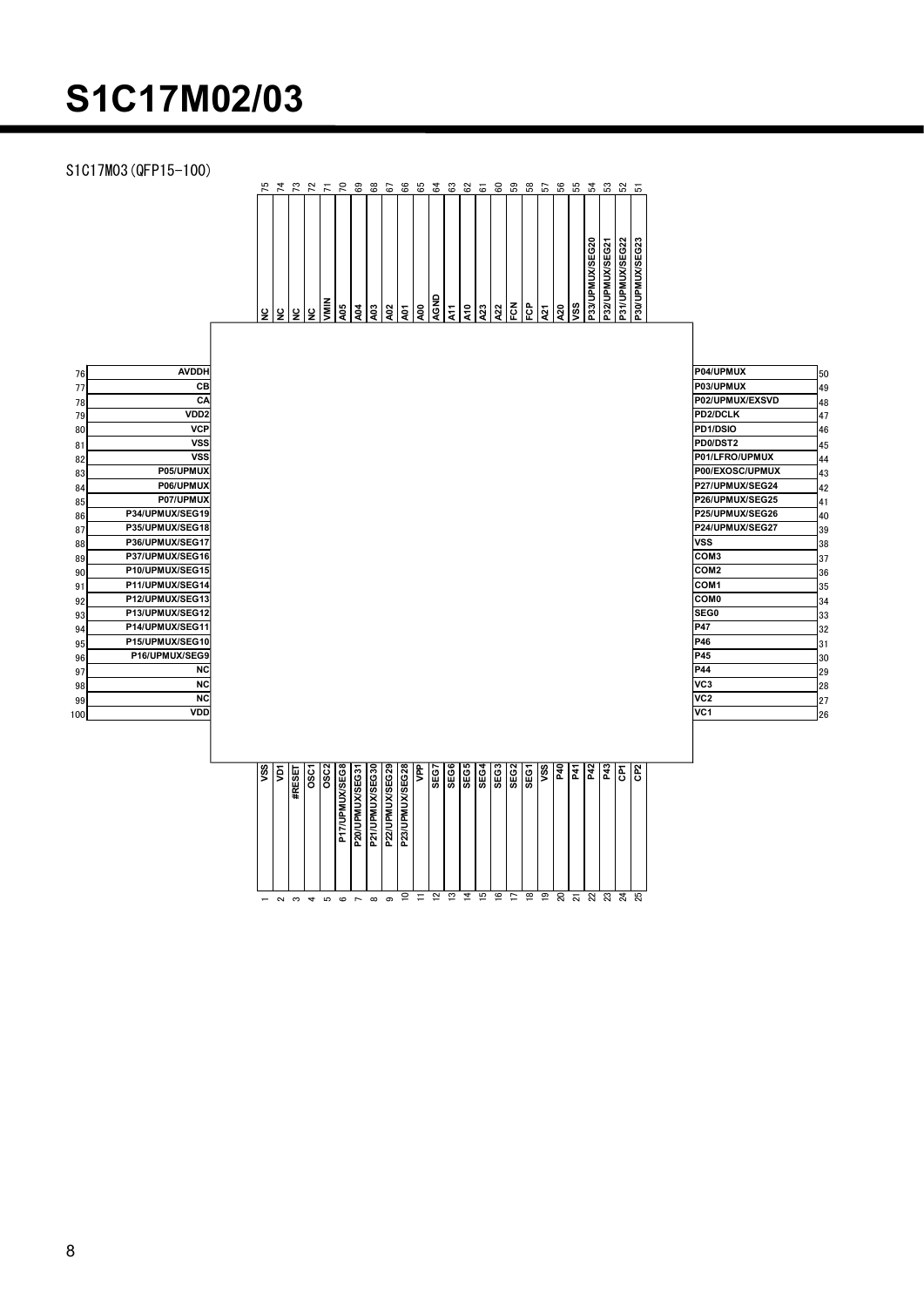### Electrical characteristics

#### Absolute maximum rating

|                                         |                  |                                               |                                 |                    | $(VSS = 0V)$ |
|-----------------------------------------|------------------|-----------------------------------------------|---------------------------------|--------------------|--------------|
| Symbol<br>Item                          |                  | Condition                                     |                                 | Rated value        | Unit         |
| Power-supply voltage                    | <b>VDD</b>       |                                               |                                 | $-0.3 - 7.0$       | v            |
| <b>VPP</b><br>Flash programming voltage |                  |                                               | $-0.3 - 8.0$                    | V                  |              |
| LCD power supply voltage                | VC <sub>1</sub>  |                                               |                                 | $-0.3 - 7.0$       | v            |
|                                         | V <sub>C2</sub>  |                                               |                                 | $-0.3 - 7.0$       | V            |
|                                         | V <sub>C</sub> 3 |                                               |                                 | $-0.3 - 7.0$       | V            |
| Input voltage                           | Vı               | P00-02, P10-17, P20-27, P30-37, P40-47, VMIN, |                                 | $-0.3 - 7.0$       | v            |
|                                         |                  | A00-05, A10-11, A20-23, FCP, FCM              |                                 |                    |              |
|                                         |                  | PD0-D2.#RESET                                 |                                 | $-0.3 - VDD + 0.5$ | v            |
| Output voltage                          | Vo               |                                               |                                 | $-0.3 - VDD + 0.5$ | v            |
| High level output current               | <b>IOH</b>       | 1 terminal                                    | P00-07, P10-17, P20-27, P30-37, | $-10$              | mA           |
|                                         |                  | Total of all terminals                        | P40-47, PD0-D2                  | $-20$              | mA           |
| Low level output current                | IOL              | 1 terminal                                    | P00-07, P10-17, P20-27, P30-37, | 10                 | mA           |
|                                         |                  | Total of all terminals                        | P40-47. PD0-D2                  | 20                 | mA           |
| Operating temperature                   | Ta               |                                               |                                 | $-40 - 85$         | °C           |
| storage temperature                     | Tstg             |                                               |                                 | $-65 - 125$        | °C           |

#### Recommended operating conditions

|                                                                                                 |                 |                                                              |                                     |      |                |      | (VSS = 0V) *1 |
|-------------------------------------------------------------------------------------------------|-----------------|--------------------------------------------------------------|-------------------------------------|------|----------------|------|---------------|
| Item                                                                                            | Symbol          | Condition                                                    |                                     | Min. | Typ.           | Max. | Unit          |
| Power supply voltage                                                                            | <b>VDD</b>      | For normal operation                                         |                                     | 2.1  | $\overline{a}$ | 3.6  | V             |
|                                                                                                 |                 | When analog circuits are operated                            |                                     | 2.2  |                | 3.6  | V             |
|                                                                                                 |                 | For Flash programming                                        | When VPP is<br>supplied externally  | 2.2  | $\blacksquare$ | 3.6  | V             |
|                                                                                                 |                 |                                                              | When VPP is<br>generated internally | 2.2  |                | 3.6  | V             |
|                                                                                                 |                 | For EEPROM programming                                       | When VPP is<br>generated internally | 2.2  |                | 3.6  | V             |
| Flash programming<br>voltage                                                                    | <b>VPP</b>      |                                                              |                                     | 7.3  | 7.5            | 7.7  | $\vee$        |
| LCD power supply voltage                                                                        | VC <sub>1</sub> | When an external voltage is applied,<br>VC1≦VC2≦VC3. VC1≦VDD |                                     |      | 1.0            | 1.8  | v             |
|                                                                                                 | V <sub>C2</sub> |                                                              |                                     |      | 2.0            | 3.6  | V             |
|                                                                                                 | VC <sub>3</sub> | *2                                                           |                                     |      | 3.0            | 5.4  | $\vee$        |
| OSC1 oscillator oscillation<br>fosc <sub>1</sub><br>Crystal oscillator<br>frequency             |                 | $\overline{a}$                                               | 32.768                              |      | kHz            |      |               |
| <b>EXOSC</b> external clock<br>fEXOSC<br>When supplied from an external oscillator<br>frequency |                 | 0.016                                                        | -                                   | 6.72 | <b>MHz</b>     |      |               |

\*1 The potential variation of the VSS voltage should be suppressed to within ±0.3 V on the basis of the ground potential of the MCU mounting board while the Flash is being programmed, as it affects the Flash memory characteristics (programming count).

\*2 The VC1–VC3 pins can be left open when the LCD driver is not used. Furthermore, the CP1–CP2 pins are not used.